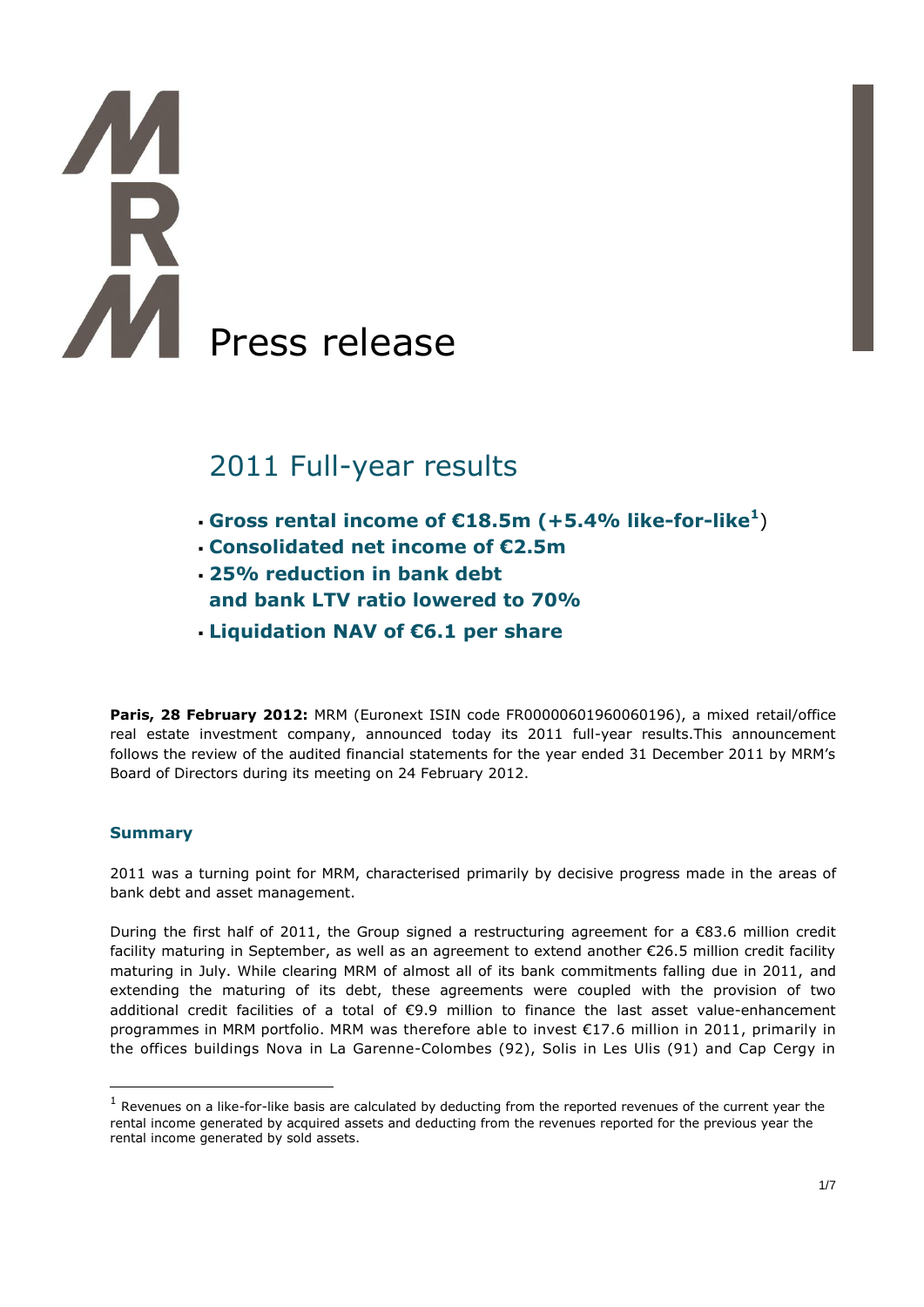Cergy-Pontoise (95). Disposals of stabilised assets for a total of €55.3 million excluding transfer taxes also contributed to the financing of these investments, while also allowing for further reduction in debt. At the end of 2011, MRM's bank debt had been reduced to €202.2 million from €271.3 million a year earlier, and the amount of bank loans maturing in 2012 stood at just €3.8 million.

The value of the portfolio fell from €339.7 million at 31 December 2010 to €287.5 million at 31 December 2011. In addition to asset disposals, this valuation reflects correction in the fair value of assets of €15.9 million, due primarily to a significant reduction in the value of vacant properties.

Gross rental income fell to €18.5 million in 2011 due to the reduction in the size of the portfolio following the substantial arbitrage programme carried out in 2010 and asset sales in 2011. However, on a like-for-like basis, gross rental income rose by 5.4% relative to 2010 thanks to new retail and office leases coming into effect. During the course of 2011, MRM managed to let 19,327 sqm of space, thereby increasing the average occupancy rate from 68% to 76%.

MRM generated a current operating income of €9.3 million compared with €16.0 million in 2010. Taking account of the negative change in the fair value of the portfolio, net cost of debt (-€9.0 million, down 10.9% relative to 2010) and net financial income of €19.9 million relating to the debt restructuring of February 2011, MRM generated a consolidated net income of €2.5 million compared with a net loss of €18.6 million in 2010. MRM's equity therefore increased from €18.8 million at end-December 2010 to €21.3 million at end-December 2011.

Liquidation Net Asset Value was €6.1 per share at 31 December 2011 compared with €5.4 per share at 31 December 2010. Thanks to the reduction in bank debt, the bank Loan-to-Value (LTV) ratio improved from 79.9% at end-December 2010 to 70.3% at end-December 2011.

MRM generated a slightly negative net operating cash flow<sup>2</sup> of - $\epsilon$ 1.5 million.

**\* \* \* \* \***

# **Operations**

# **Retail portfolio**

Net annualised rental income<sup>3</sup> for the **retail portfolio** came to €10.2 million at 1 January 2012, an increase of 5.4% relative to 1 January 2011 restated for changes to the portfolio since this date. During the year, 13 new leases<sup>4</sup> were signed representing annual rental income of €0.6 million. At 1 January 2012, the retail portfolio occupancy rate remained at a high level of 93%.

Changes to the retail portfolio in 2011 were as follows:

- the sale of a five retail properties for  $\epsilon$ 5.4 million excluding transfer taxes in April 2011;
- . the inclusion in the portfolio of the Carré Vélizy mixed-use complex, located in Vélizy-Villacoublay (78), which was previously included in the stabilised office portfolio.



 $\overline{a}$ 

<sup>2</sup> Net operating cash flow = net income before tax adjusted for non-cash items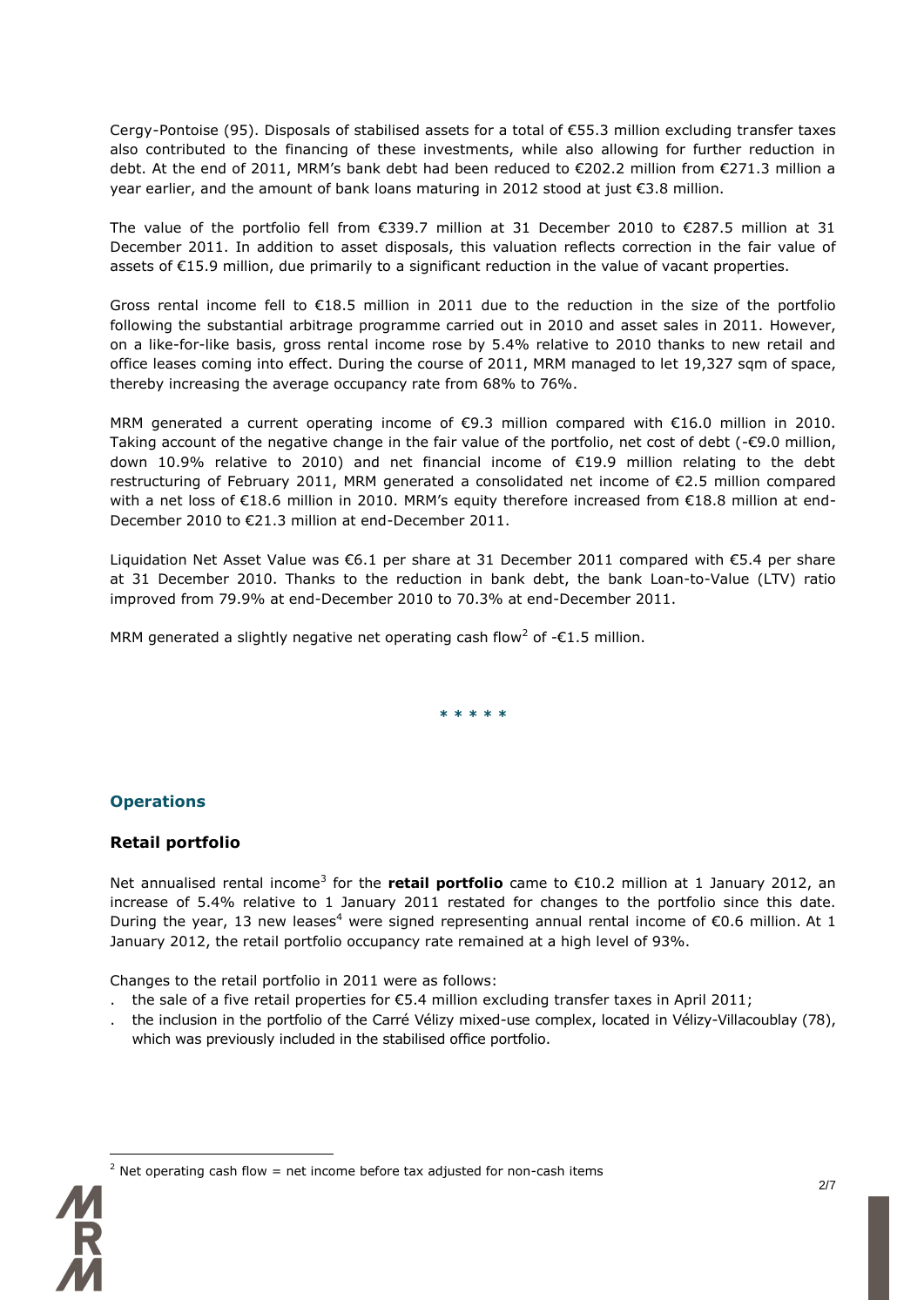# **Office portfolio**

Net annualised rental income<sup>3</sup> for the **stabilised office** portfolio was €4.1 million at 1 January 2012, an increase of 2.4% relative to 1 January 2011 (after adjustments relating to changes to the portfolio during the year). During the year, four new leases<sup>4</sup> were signed, representing annual rental income of  $\epsilon$ 1.7 million. The occupancy rate for stabilised offices improved further to 100%.

Changes to the stabilised office portfolio in 2011 were as follows:

- . asset sales: MRM sold a group of office properties in Boulogne-Billancourt (92) for €10.3 million excluding transfer taxes in September, as well as two office buildings in Puteaux (92) and Rueil-Malmaison (92) for €39.6 million in October;
- . the removal from the portfolio of the Carré Vélizy asset, which is now included in the retail portfolio;
- . the inclusion in the portfolio of the Solis asset, located in Les Ulis (91), following completion of the value-enhancement programme (described in the next paragraph).

The Group invested €17.1 million in **offices with value-added opportunities** in 2011. This high investment amount has been financed by net cash from asset sales and new credit facilities.

Two programmes of works were fully completed in 2011:

- . Solis, Les Ulis (91): the building underwent works to adapt it to the requirements of the tenant, Telindus, which is occupying the entire premises under a lease that contractually came into effect on 1 December 2011 for a term of nine years, including a firm duration of 6.5 years. As valueenhancement works to the property have been completed, Solis is now included in the stabilised office portfolio.
- . Cap Cergy, Cergy Pontoise (95): the complex comprising two adjoining buildings representing a total area of 12,800 sqm underwent works to adapt it to multi-occupant use. In 2011, two leases were signed: the first, with Pôle Emploi for an area of 2,800 sqm, came into effect in December for a term of nine years including a firm duration of six years, and the second, with Enertrag for an area of 600 sqm, came into effect on 1 January 2012. MRM is continuing with the letting of Cap Cergy, which currently has an occupancy rate of 27%.

The final phase of works on the Nova building in La Garenne-Colombes (92), the largest project in MRM's portfolio, began during the first half of 2011 and is due to be completed in March 2012.

The letting of vacant space within multi-tenant office buildings (Cap-Cergy in Cergy Pontoise, Cytéo in Rueil-Malmaison and Delta in Rungis) represents total additional annual rental income of €0.8 million for five leases<sup>4</sup> signed in 2011.

Net annualised rental income<sup>3</sup> for the entire **office value-added opportunities** sub-portfolio was €1.6 million at 1 January 2012, and the occupancy rate reached 35%.

As regards the Urban building in Montreuil (93), a preliminary sales agreement was signed in September in accordance with the decision to sell the property in its current state<sup>5</sup>.

<sup>3/7</sup> <sup>5</sup> In accordance with the plan agreed within the framework of the debt restructuring agreement of February 2011



 $\overline{a}$ 

<sup>&</sup>lt;sup>3</sup> Excluding taxes, charges, rent-free periods and improvements

<sup>4</sup> New leases or leases renegotiated on improved terms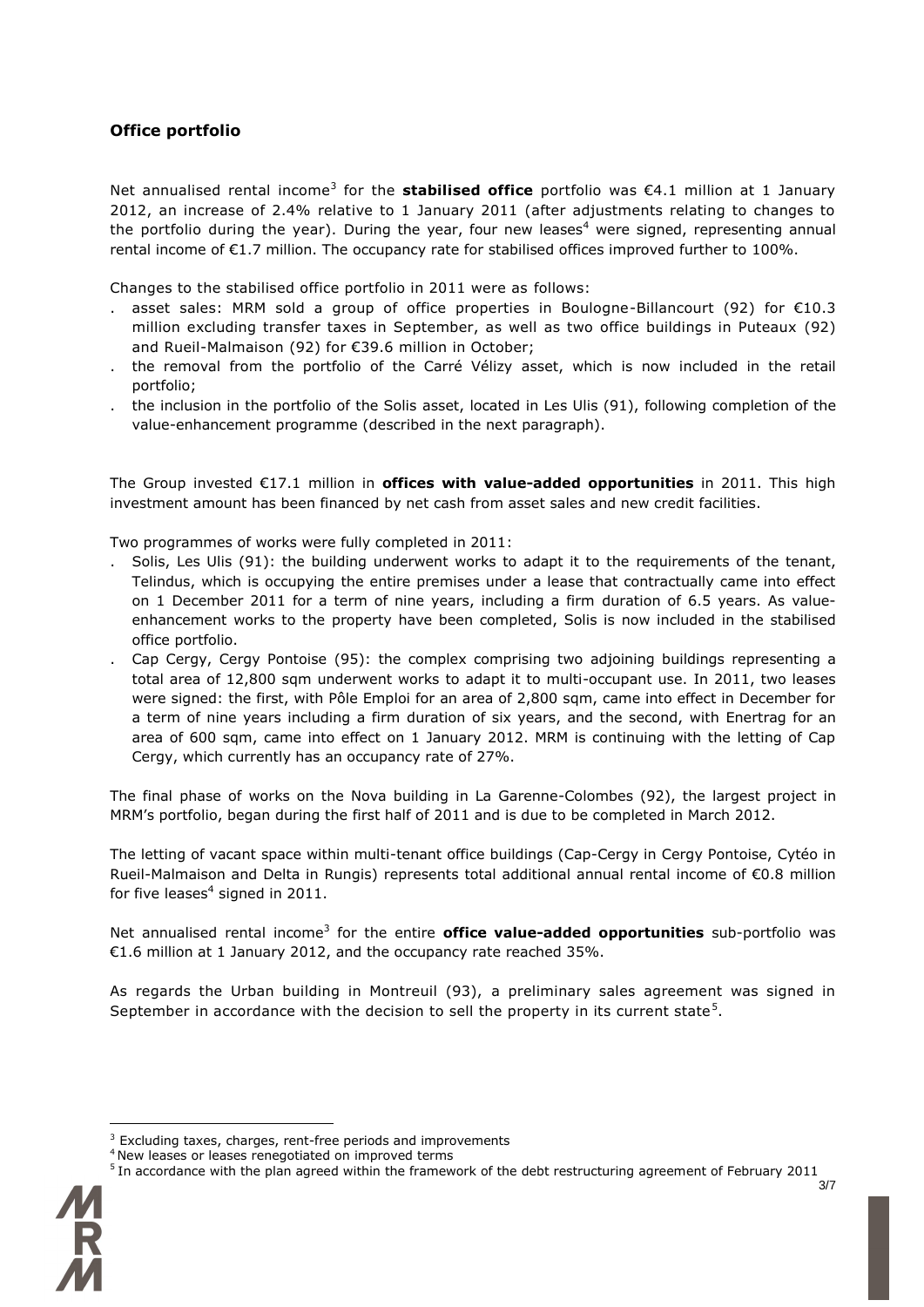# **Portfolio at 31 December 2011**

The value<sup>6</sup> of MRM's portfolio decreased from  $\epsilon$ 339.7 million at 31 December 2010 to  $\epsilon$ 287.5 million at 31 December 2011. This reflects the 31 December 2010 value of the assets sold in 2011, i.e. -€53.9 million, and investment in value-enhancement works of €17.6 million carried out in 2011.

The change in the fair value of the portfolio was -€15.9 million, with contrasting changes depending on the type of property. The value of office value-added assets fell sharply due to vacancies, while the value of other assets - stabilised office and retail assets – increased slightly overall.

| Portfolio value <sup>6</sup><br>In $\epsilon$ million | 31.12.2011 | 31.12.2010<br>restated <sup>7</sup> | 31.12.2010 |
|-------------------------------------------------------|------------|-------------------------------------|------------|
| Retail properties                                     | 165.6      | 162.6                               | 142.4      |
| Stabilised offices                                    | 54.5       | 49.3                                | 116.6      |
| Office value-added opportunities                      | 67.4       | 72.1                                | 80.8       |
| <b>Total MRM</b>                                      | 287.5      | 284.0                               | 339.7      |

At end-December 2011, the value of MRM's property portfolio was split as follows: retail properties 58%, stabilised office properties 19% and value-added office assets 23%. While all office properties are in the Paris region, the Group's retail properties are located in the Paris region and the provinces.

The property portfolio as a whole represents a total area of 153,893 sqm. Despite the sale of stabilised assets, the average occupancy rate for the portfolio was 76% compared with 68% at 31 December 2010. Excluding office value-added assets, the occupancy rate was 94%. At 1 January 2012, total net annualised rental income<sup>3</sup> came to  $\epsilon$ 15.8 million.

#### **2011 results**

MRM generated consolidated revenues of €18.5 million in 2011, of which 51% relates to gross rental income from retail properties and 49% from office properties. The decline in consolidated revenues relative to 2010 (€25.3 million) reflects primarily the full impact of the substantial arbitrage programme carried out in 2010, as well as further asset sales in 2011. On a like-for-like basis, gross rental income rose by 5.4%.

On a like-for-like basis, revenues from office properties increased by 5.9%, thanks to new leases coming into effect relating to the letting of vacant premises and, to a lesser extent, a positive rent indexation effect. Retail property revenues rose by 5.0%, thanks to the positive impact of new leases at a number of sites and, to a lesser extent, the positive impact of rent indexation.

 $^7$  Adjusted for changes in the portfolio: asset sales in 2011 and reclassification of assets between sub-portfolios



 $\overline{a}$ 

 $6$  Value excluding transfer taxes, based on appraisals as of 31 December 2011 performed by Catella and Savills and including held-for-sale assets recognised in accordance with IFRS 5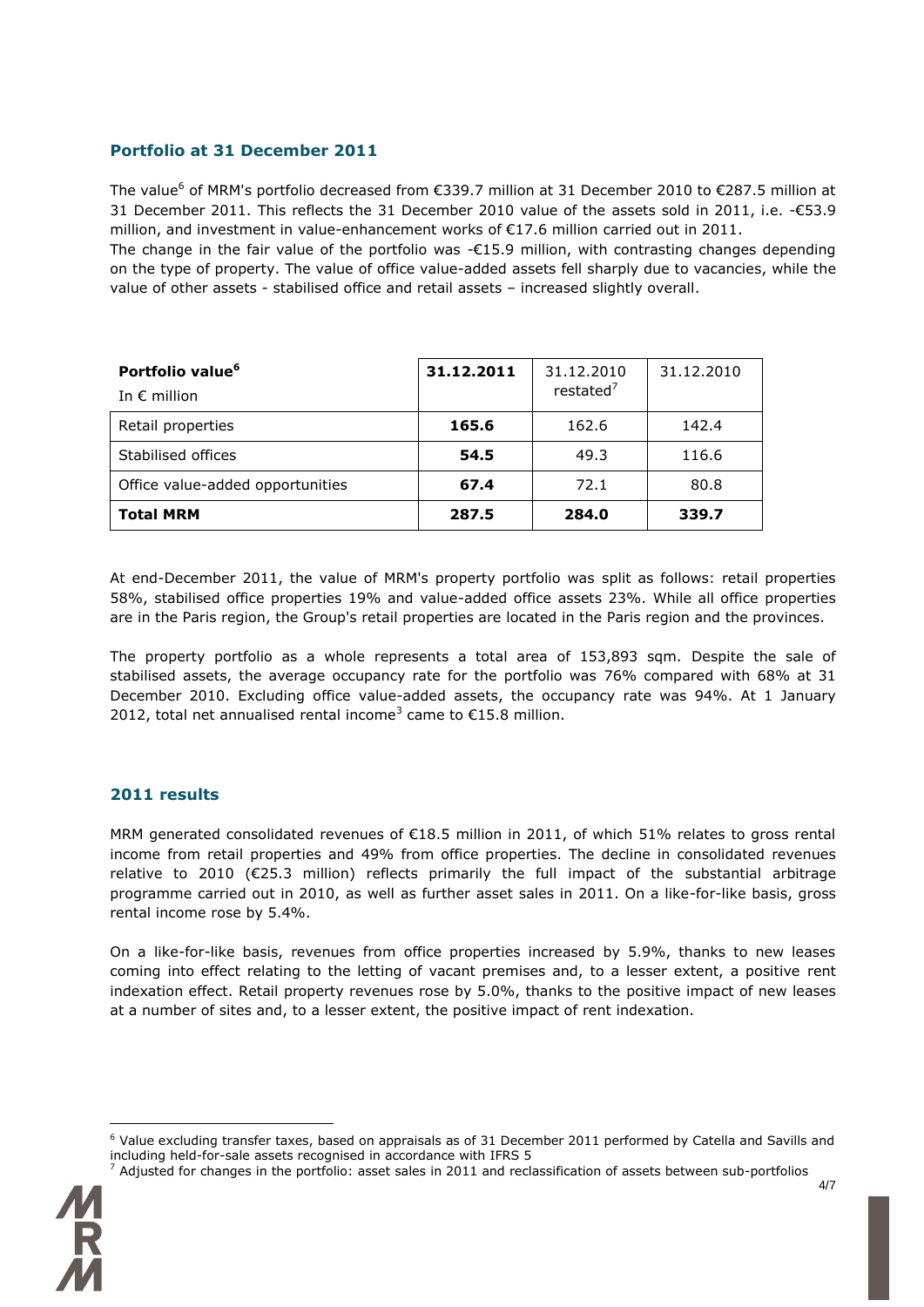| <b>Simplified IFRS income statement</b><br>In $\epsilon$ million | 2011   | 2010   | % change  | % change<br>IfI <sup>1</sup> |
|------------------------------------------------------------------|--------|--------|-----------|------------------------------|
| Gross rental income                                              | 18.5   | 25.3   | $-27.0\%$ | $+5.4%$                      |
| of which Retail                                                  | 9.4    | 12.6   | $-25.7%$  | $+5.0%$                      |
| . of which Offices                                               | 9.1    | 12.7   | $-28.2\%$ | $+5.9%$                      |
| Non-recovered property expenses                                  | (3.1)  | (2.6)  | $+19.2\%$ |                              |
| <b>Net rental income</b>                                         | 15.4   | 22.7   | $-32.2%$  |                              |
| Current operating income and expenses                            | (6.1)  | (6.7)  | $-8.9\%$  |                              |
| <b>Current operating income</b>                                  | 9.3    | 16.0   | $-41.9%$  |                              |
| Net book value of assets sold                                    | (0.6)  | (12.1) |           |                              |
| Change in fair value of investment                               | (15.9) | (9.2)  |           |                              |
| properties                                                       | (1.1)  | 0.5    |           |                              |
| Other operating income and expense                               |        |        |           |                              |
| <b>Operating income</b>                                          | (8.3)  | (4.9)  | $+69.4%$  |                              |
| Net cost of debt                                                 | (9.0)  | (10.1) | $-10.9%$  |                              |
| Other financial income (expense)                                 | 19.9   | (3.5)  |           |                              |
| Net income before tax                                            | 2.6    | (18.5) |           |                              |
| Tax                                                              | (0.1)  | (0.1)  |           |                              |
| <b>Consolidated net income</b>                                   | 2.5    | (18.6) |           |                              |
| Earnings per share $(\epsilon)$                                  | 0.72   | (5.34) |           |                              |

Net rental income (after non-recovered property expenses) amounted to €15.4 million. Current operating expenses fell by 8.9% from €6.7 million in 2010 to €6.1 million in 2011. Current operating income fell from €16.0 million in 2010 to €9.3 million in 2011, reflecting the reduction in the size of the portfolio as a result of asset sales.

While MRM benefited in 2010 from non-recurring operating income of €0.5 million, in 2011 noncurrent operating expenses amounted to €1.1 million. Taking account of the change in the fair value of the portfolio (-€15.9 million), operating income came to -€8.3 million in 2011 compared with -€4.9 million in 2010.

In view of the reduction in bank debt, MRM's net cost of debt decreased by 10.9% from €10.1 million in 2010 to €9.0 million.

In 2011, other financial income totalled €19.9 million compared with other financial expenses of €3.5 million in 2010. This income is mainly related to the restructuring agreement signed on 17 February 2011 concerning a €83.6 million credit facility, which resulted in the recognition of a €23.9 million financial income and generated consulting fees for -€1.4 million.

Net income for 2011 therefore came to €2.5 million - equal to €0.72 per share - compared with a net loss of -€18.6 million in 2010.

# **Net operating cash flow<sup>2</sup>**

EBITDA fell from €16.7 million in 2010 to €9.6 million in 2011. This fall relates primarily to the reduction in net rental income as a result of the smaller portfolio. Net cost of debt decreased by €1.6

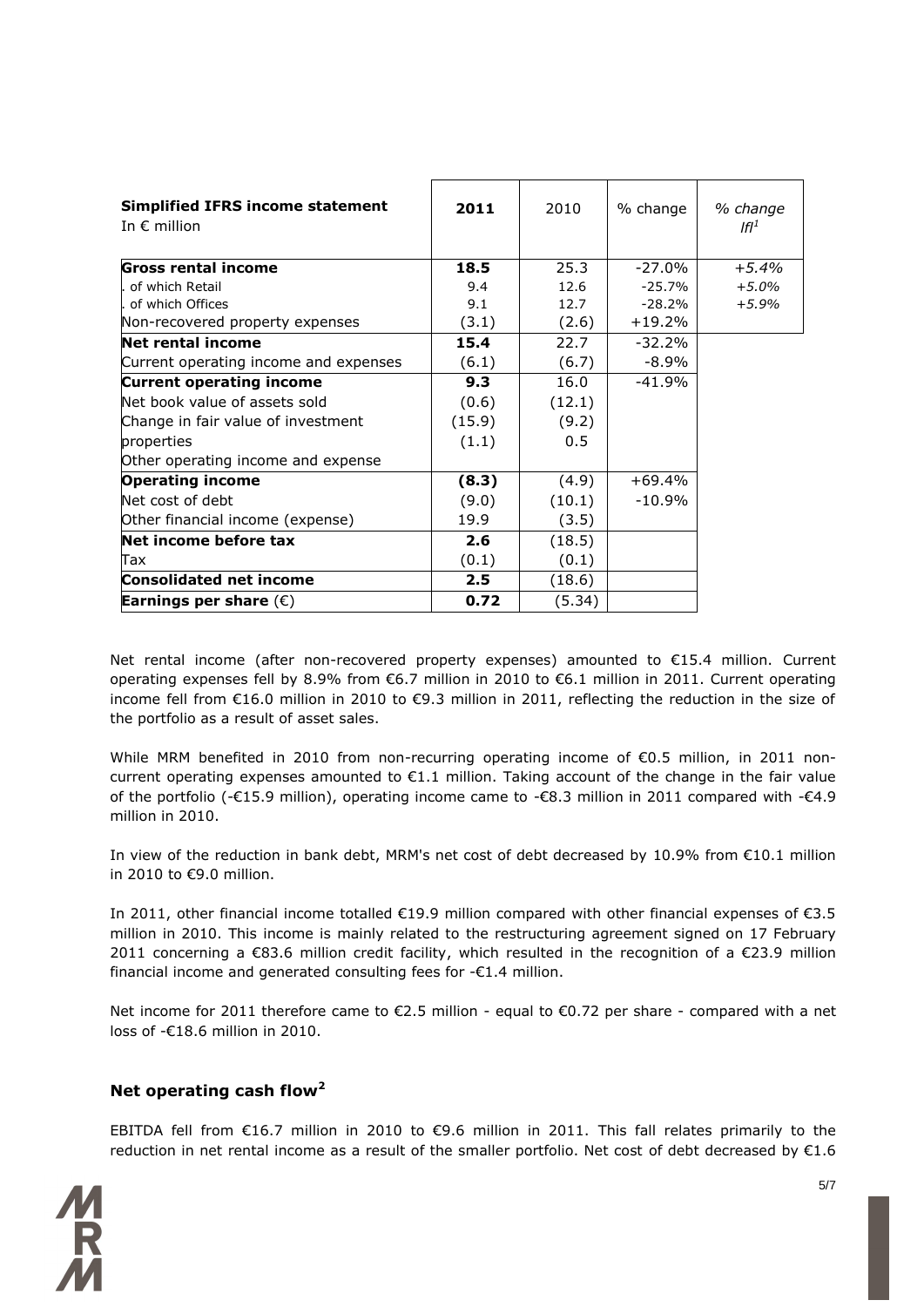million to €9.6 million. Taking account of other financial expenses of -€1.4 million recognised in 2011, corresponding to fees relating to the bank debt restructuring agreement signed in February 2011, net operating cash flow came to -€1.5 million compared with €5.5 million in 2010.

#### **Balance sheet, cash position and NAV**

While the value of investment properties fell from €267.9 million to €243.2 million at the end of 2011, assets held for sale represented just €44.3 million at 31 December 2011 compared with €71.8 million at 31 December 2010.

MRM's bank debt was down 25% to €202.2 million at 31 December 2011 compared with €271.3 million at 31 December 2010. This significant reduction is due to the bank debt restructuring agreement signed in February 2011, asset sales (impact of €44.1 million) and contractual amortizations (€3.6 million).

Furthermore, in June 2011, MRM signed an agreement to extend by three years the maturity of a €26.5 million credit facility initially maturing in July 2011.

In total, the renegotiations and repayments of bank loans made in 2011 enabled MRM to extend the maturity of its bank debt and clear itself of the majority of its bank debts falling due until 2013. At end-December 2011, debts falling due in 2012 amounted to just €3.8 million.

At 31 December 2011, bank debt represented 70.3% of the value of the portfolio compared with 79.9% at end-2010. The average margin on this debt is 148 basis points (excluding the impact of setup costs). 100% of variable-rate debt is hedged by financial instruments such as caps. MRM also benefits from a  $\epsilon$ 54 million bond maturing at the end of 2013. Payment of bond interests was resumed in early 2011 after being interrupted in 2009 and 2010.

| <b>Simplified IFRS balance sheet</b><br>In $\epsilon$ million | 31.12.2011 | 31.12.2010 |
|---------------------------------------------------------------|------------|------------|
| Investment properties                                         | 243.2      | 267.9      |
| Assets held for sale                                          | 44.3       | 71.8       |
| Current receivables/assets                                    | 12.0       | 17.1       |
| Cash and cash equivalents                                     | 2.4        | 12.2       |
| <b>Total assets</b>                                           | 301.9      | 369.0      |
| Equity                                                        | 21.3       | 18.8       |
| Issued bonds                                                  | 54.0       | 54.0       |
| Bank loans                                                    | 202.2      | 271.3      |
| Other debt/liabilities                                        | 24.4       | 24.9       |
| <b>Total equity and liabilities</b>                           | 301.9      | 369.0      |

Cash and cash equivalents decreased by  $\epsilon$ 9.8 million from  $\epsilon$ 12.2 million at 31 December 2010 to  $\epsilon$ 2.4 million at 31 December 2011, mainly as a result of investment made in 2011.

Thanks to net income generated over the period, MRM's equity increased to  $E21.3$  million compared with €18.8 million at the end of 2010.

At 31 December 2011, liquidation NAV was €6.1 per share compared with €5.4 per share 12 months earlier, while replacement NAV was €10.6 per share compared with €10.9 per share at end-December 2010.